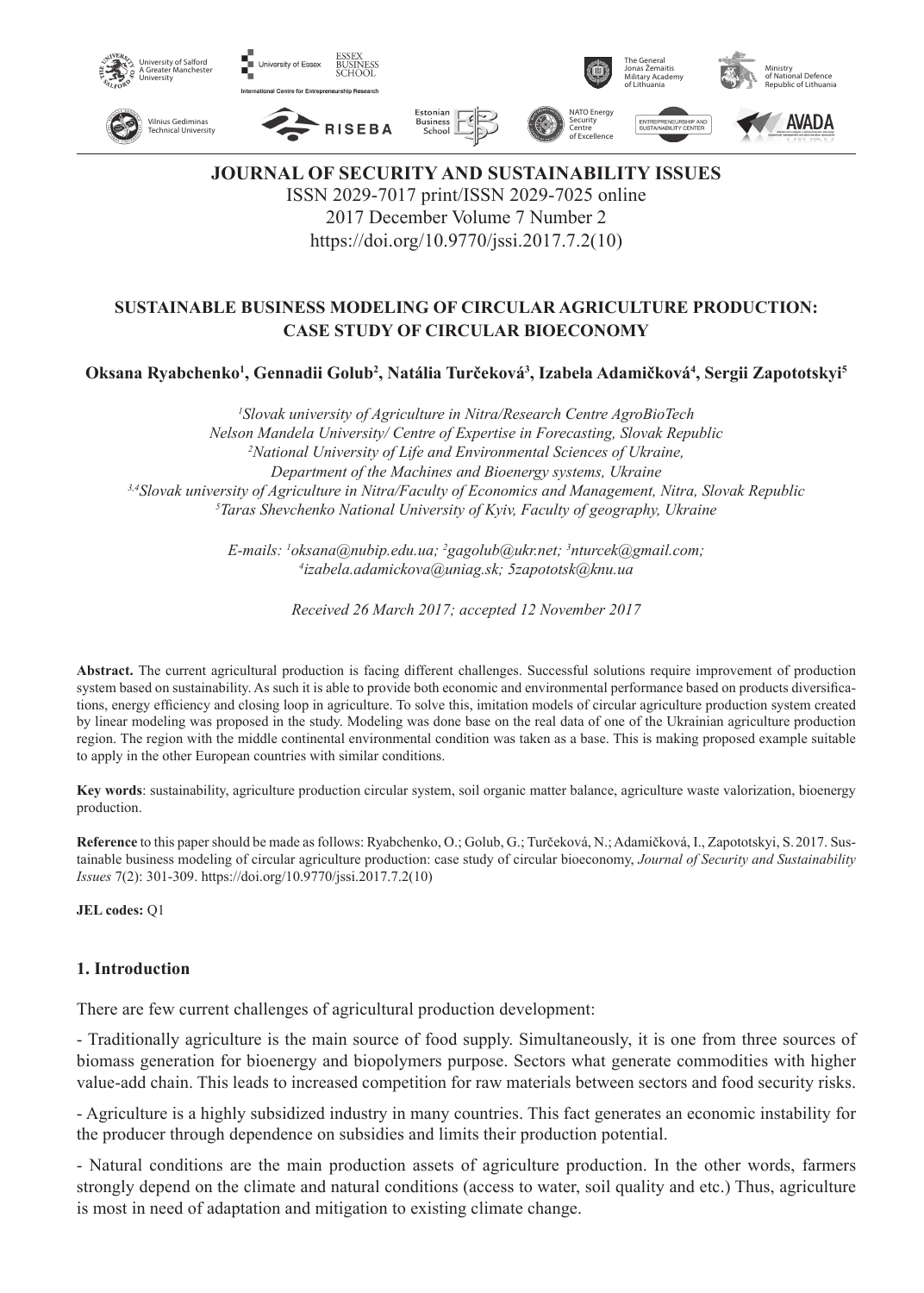- From other hand, agriculture is one of the main sources of environmental pollution, water using and soil degradation.

In this case, the comprehensive solution requires overcoming the contradiction between increasing of environmental load and keeping the balance of food and feed supply with the existing level of population growth. The main task of current agriculture studies lies around to find the most effective decisions in terms of sustainable development of the system which targets to the food supply, energy security, economy and social development.

The development of sustainable business models for agricultural production circular system (APCS) is one of the approaches that allow overcoming the indicated challenges. There are numerous of studies focused on the finding optimal agriculture production business models (Balitskiy et al. 2014; Stępień and Miciuła 2016; Czyżewski and Smędzik-Ambroży, 2015). Some of them orientated on the soil nutrient balance optimization through the complex solution in agriculture, such as Banasik et al. (2017), innovative findings (Azimova et al. 2017) other one target to achieve social balance through the diversification of agriculture production (Sengera et al. 2017; Reiff et al., 2016) and a lot of attention direct to the implementation of bioenergy production into the agriculture system as a key factor of environmental stabilization and increasing of energy efficiency (Strielkowski, Lisin, 2012; Karlsson et al. 2016; Chodkowska-Miszczuk and Zymańska 2013; Kharlamova, 2016; Simionescu et al., 2017). Actually, the finding of technologically flexible and socially oriented agroecosystem is the main idea all many studies (Tvaronavičienė et al., 2015; Zemlickiene et al., 2017; Dobrovolskienė et al., 2017; Tvaronavičienė 2017; Tvaronavičienė, Razminienė, 2017).

However, we suggested reaching models for agriculture production circular system based on the real data such as existent agriculture and bioenergy production technologies and natural conditions. Here, APCS is highly technological agriculture system with the same orientated to the economic and environmental performance. Definition was adopted for this paper based on the study done by Vandermeer (2011).

The main objective of this study is the creation of an economically efficient and environmentally sustainable model of agricultural production system based on products diversification, bioenergy use and closed loop material flows in agriculture supply chain.

Reaching this target, the imitation model based on the linear modeling was proposed. APCS models include five main productions modules: crop production (CP), livestock farming (contains cattle breeding and poultry) (LF), bioenergy production (BE), fish farming (FF) and mushroom production (MP). Crop production based on the crop rotation typical for agro ecosystem involves food and feed crops. Cattle breeding shared between dairy farm and pig production. The energy base is the production of heat and electricity from biogas obtained from fermentation of manure, litter, and other liquid organic wastes. Biogas feedstock is limited by the accessible "non-grain" part of the crop in the form of rolls, bales, ribs or granules, briquettes, and generator gas, based on straw. The raw material base for the production of liquid fuels is also an integral part of proposed APCS model. Mushroom production provides chain to keeping soil nutrient balance. Diversification of agricultural production creates crucial economical prerequisite for maintaining crop fertility on the basis of compost production using the biological conversion of organic raw materials.

For modeling of such comprehensive system, it is required to use an integrated and well-balanced approach to connect all modules efficiency. The approved methods and existing technologies are used as a base. Their description is in the "Approach" part of this study. Comparative economic efficiency was done for the systems with a different combination of production modules and the result was spelled out in the part of "Research results". Conclusion and discussion were proposed.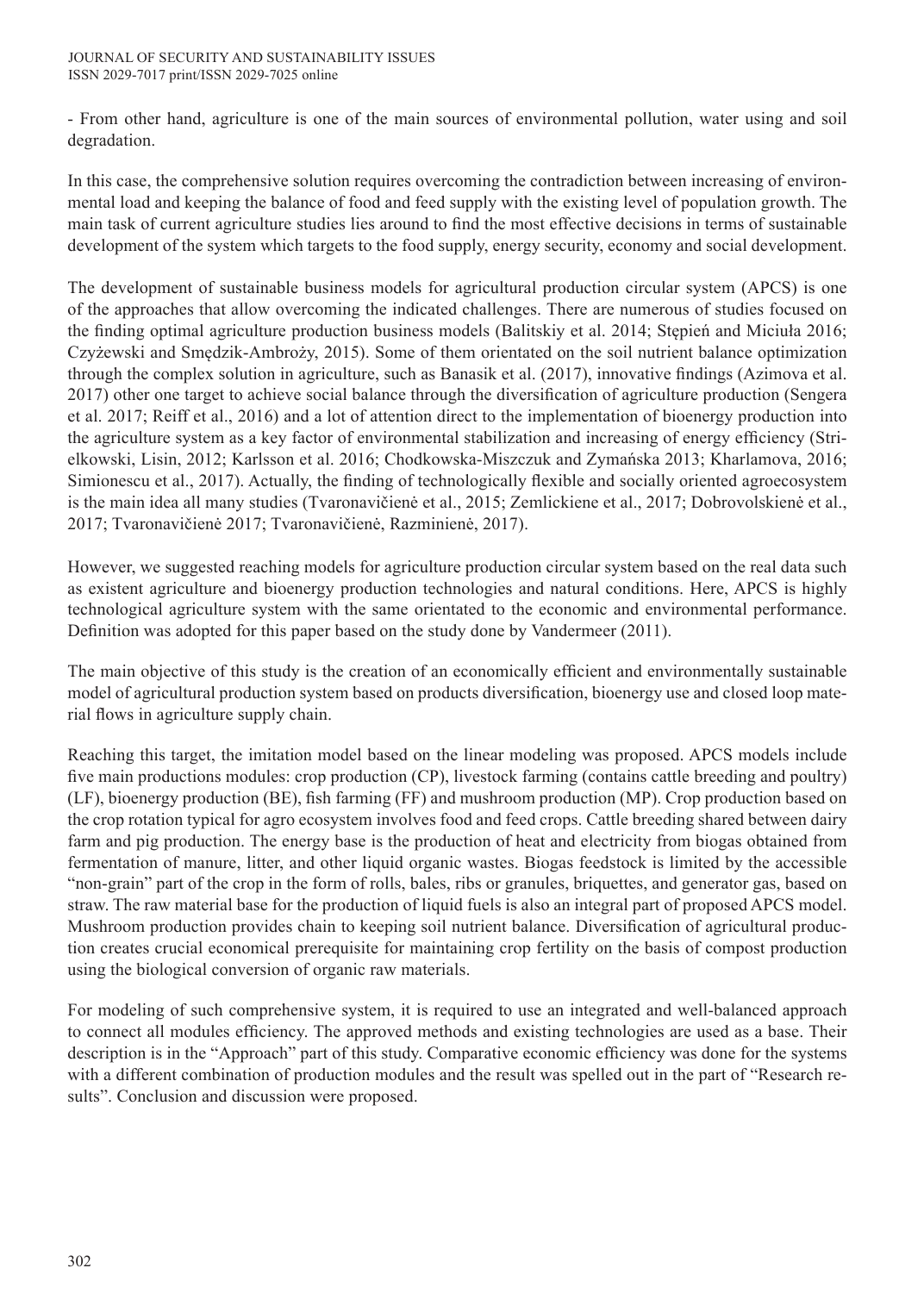## **2. Approaches**

APCS models include five main productions modules: crop production (CP), livestock farming (cattle breeding and poultry included) (LF), bioenergy production (BE), fish farming (FF) and mushroom production (MP). Total harvested area is 300 hectares. Crop rotation is orientated to food, feed and energy potential crops such as winter wheat, winter rapeseed, sugar beet, corn, green maize, barley and grass (Table 1).

| Agriculture crops | Harvested area, ha |  |  |
|-------------------|--------------------|--|--|
| Winter wheat      | 50                 |  |  |
| Winter rapeseed   | 50                 |  |  |
| Sugar beet        | 50                 |  |  |
| Corn              | 25                 |  |  |
| Green Maize       | 25                 |  |  |
| Barley            | 50                 |  |  |
| Grass             | 50                 |  |  |

#### **Table 1.** Crop rotation scheme

*Source:* Set of technical production specification (UCAB, 2016.)

Each from five blocks deals with materials flows such as input, outcomes and interim output. Input data for CP and LF modules were obtained from existing product specification of Ukrainian farms (Ukrainian Club of AgroBisness, 2016). It is important to note, that the model was developed in correspondence with existing and most common technologies for each production module. Hence, input data can be changed due to natural conditions, apply technologies, quality of seeds and etc.

Outcomes are the end results of production per each module what can be represented as commodities out of production system (Table 2). There are provided as outcomes grains, pork, beef, fish, milk, eggs, oils, sugar, honey, and mushrooms. In addition, the proposed APCS model involves the biofuel production in the amount covering current production's needs as well as biogas for further obtaining electricity and heat. Solid fuels getting from the crop residues can be used for the heating purpose.

| CP           |                        | LP       |                   | BE               |                      | FF          |                   | MP                 |                   |
|--------------|------------------------|----------|-------------------|------------------|----------------------|-------------|-------------------|--------------------|-------------------|
| Outcomes     | Interim<br>Output      | Outcomes | Interim<br>Output | Outcomes         | Interim<br>Output    | Outcomes    | Interim<br>Output | Outcomes           | Interim<br>Output |
| Corn grain   | Feed                   | Beef     | Solid<br>manure   | <b>Biodiesel</b> | Precipitate          | Fish fillet | Waste<br>water    | Champignon         | Used<br>substrate |
| Barley grain | Other crop<br>residues | Milk     | Liquid<br>manure  | Bioethanol       | Glycerin<br>sediment |             |                   | Oyster<br>mushroom |                   |
| Wheat grain  | <b>Straw</b>           | Pork     |                   | Electricity      |                      |             |                   |                    |                   |
| Sugar        |                        | Eggs     |                   | Heat             |                      |             |                   |                    |                   |
| Honey        |                        |          |                   |                  |                      |             |                   |                    |                   |

**Table 2.** Outcomes and interim outputs material flows per production module.

*Source:* based on the own processing

The interim output is defined as material flows got as a production result from one module and used as the input for the next production stage or reaching natural soil balance (Figure 1). The fodder value of crop were determined according to existing methods for diary (Miller-Cushon and De Vries, 2017), pig breeding (Li and Jonh, 2016) and polutry production (Gangadoo and all, 2016). Measuring of crop residues output as well as the rates of yield and moisture of the bird droppings are based on the methods proposed by Makartsev. The size of chicken population was determined on the basis of the available feed base and its feed needs (Makartsev, 2012). On the basis of the available amount of organical matters and its nutrient content a compost mixture was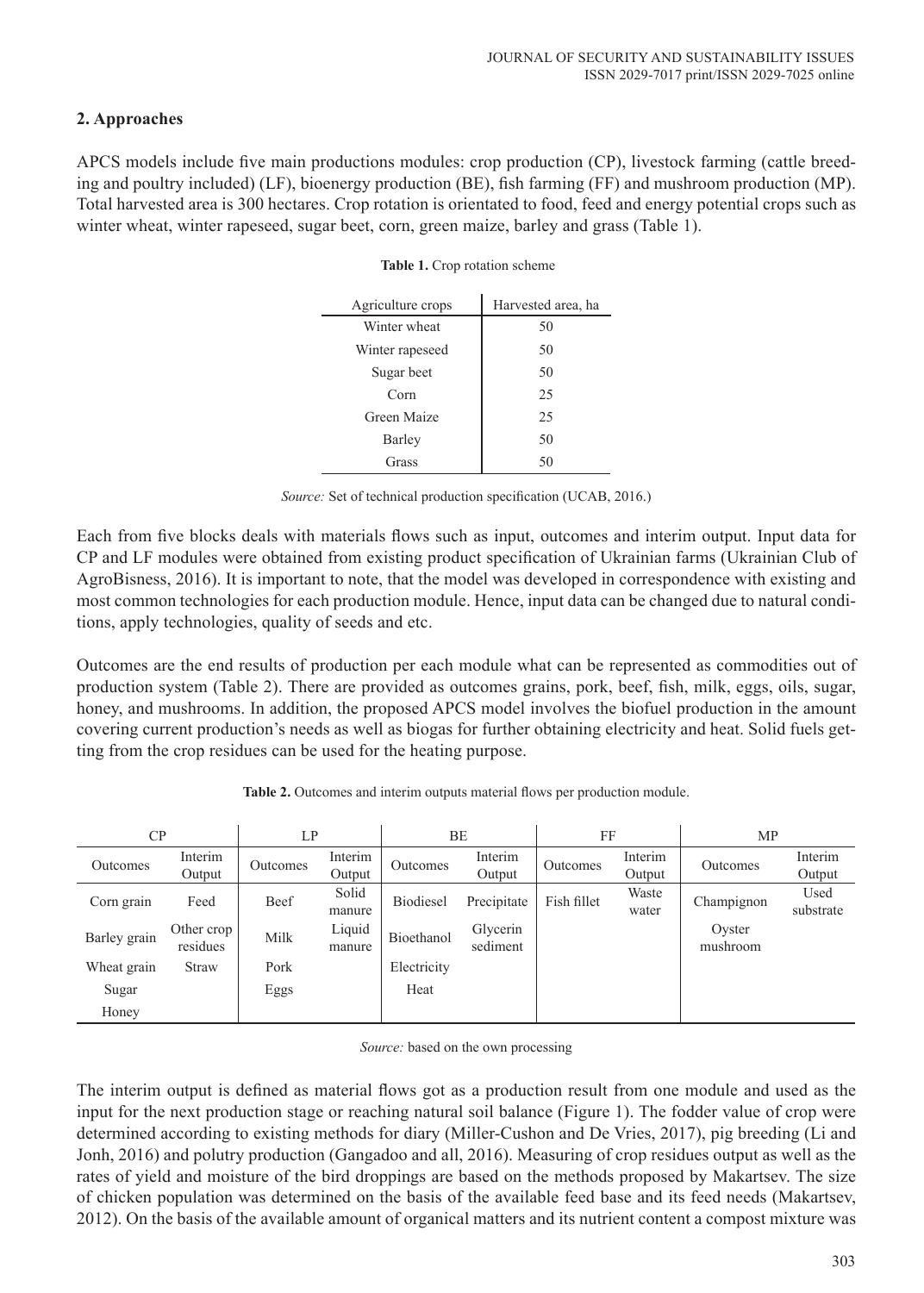developed and the content of total nitrogen was 2%, phosphorus-1, potassium-1,5 and calcium-2,5% in the dry matter (Pandey and all, 2017).The content of organic nitrogen in the soil is about 5%. This means consumed 50-60% of nitrogen from soil over one harvesting period. Organic nitrogen is obtained as the result of soil's fermentation processes. The transformation process of natural originate feedstock to organic soil matter would call bioconversion, in this study.

Mushroom production is able to provide bioconversion in conditions close to the optimal for each type of microflora, creating an agricultural production close loop circle as well as to obtain additional protein production (Banasik and all, 2017). The used substrate after the cultivation of mushrooms is high-quality organic fertilizer. A mixture of substrate with a covering soil contains from 1.3 to 1.8% of dry nitrogen and 20 to 40% of other organic matter, as well as a number of macro- and micronutrients (Devochkin, 1989). The main parameters of substrate production were calculated based on the work done by Devotchkin. The assessment of soil organic matter (SOM) balance for the proposed crop rotation was calculated using approaches proposed by FAO (Roy and all, 2007) based on the agrochemical balances. Winter wheat yield was used as a basis crop for SOM balance modeling (Figure 1).

Calculation based on the measuring of minimal level of wheat yield is necessary to reach optimal economic and environmental performance.



**Figure 1.** Outcomes and interim output materials flows for APCS model.

*Source:* based on the own processing

Current production needs of biofuels were obtained from excitant technical product specification. They are about 4.8 tons of bioethanol and 23.1 tons biodiesel. Their production requires 14 tons of wheat grain and 125 tons of rapeseed. Adopting the assumption that the volume of produced biogas is determined by the intensity of organic matter decomposing during organic biomass fermentation, biogas yield was obtained as follows (while fermentation in terms of normal conditions):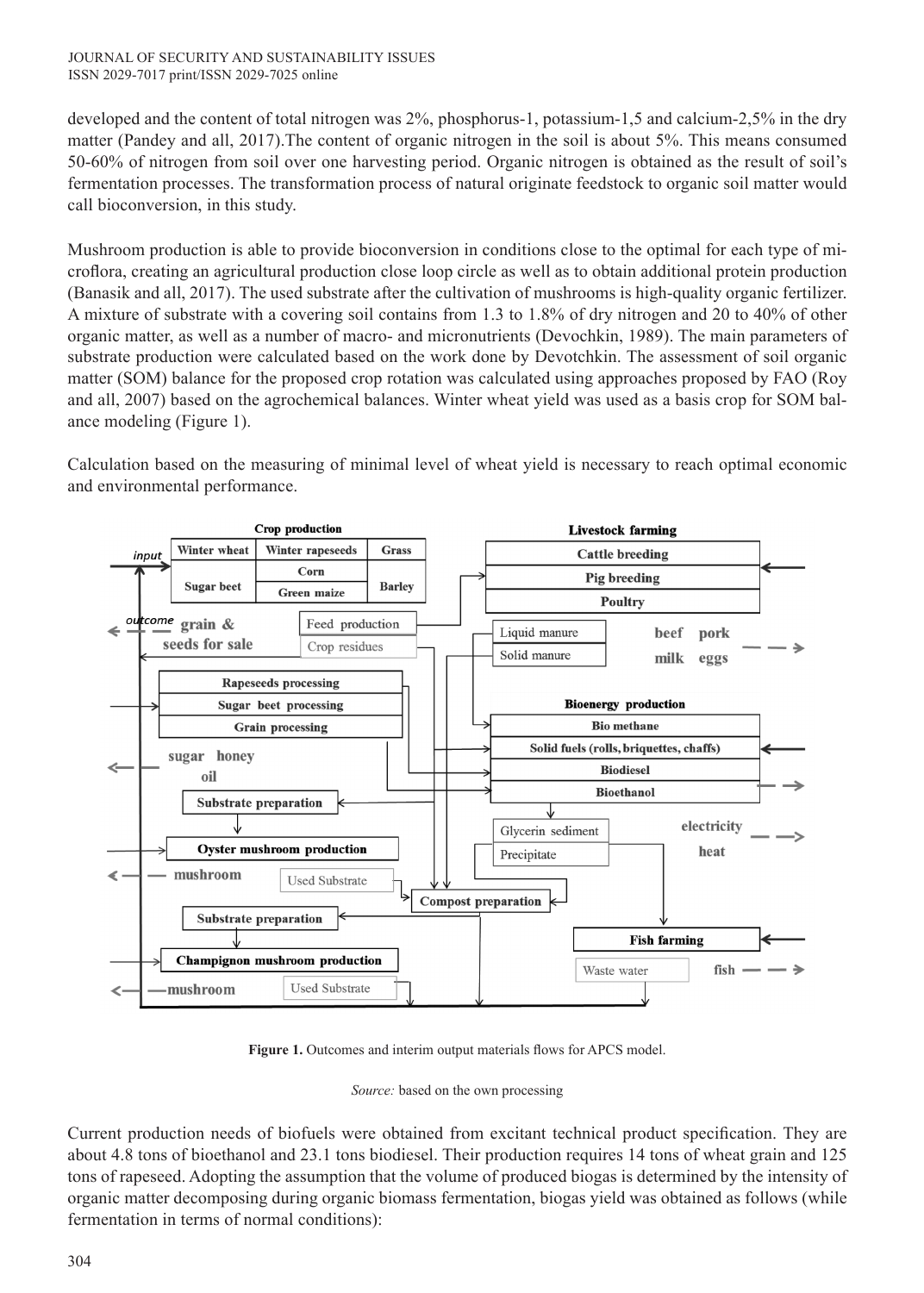$$
V = P\left(1 - \frac{W}{100}\right)cc_i \frac{v}{\rho},
$$

where:

*V* is a specific biogas yield from the reactor under normal conditions,  $m^3$  per day;

*P* − biomass density, *kg*/*m*<sup>3</sup>;

 $W -$  biomass dampness,%

$$
\left(1 - \frac{W}{100}\right)
$$
 - dry matter content correspond to the total biomass, *kg*

- *c* organic matter content regarding to the total volume of dry fermenting biomass, *kg*
- $c_i$  the number of decomposed organic matter regard the total volume of organic matter per day;
- ν biogas yield per unit of decomposed organic matter, *kg* ;
- *p* − biogas density under normal conditions,  $kg/m<sup>3</sup>$ .

To make the clear results of closing loop performance of the proposed model, comparative analysis of production systems excluding BE and LP modules was proposed.

### **3. Research results**

Agricultural production circulatory system model targeting the economic and environmental efficiency based on the closed-loop material flow was proposed in this study. Economic and environmental performance of outcomes and interim output were analyses based on the minimal level of yield for basis crop. Economic and environmental performance of production outcomes and interim outputs were analyzed based on the minimal level of yield for basis crop. The yield of winter wheat was accepted as a basis due to the fact, that it is a core source of food and feeds supply, bioenergy production, and soil matter recovering.

The economic effectiveness of outcomes from five working modules was calculated based on the yield basis crop (Table 3). To note, at this work, model calculated from the lowest level of yields to the to " yield breakeven point" correspond to the environmental and energy efficiency. It allows optimizing economic and environmental performance of the system (Table 3).

| Outcomes,      |          | Wheat yield, t/ha |      |      |  |  |  |
|----------------|----------|-------------------|------|------|--|--|--|
| CP, LF, FF, MP | 2.0      | 2.5               | 3.0  | 3.5  |  |  |  |
| Wheat grain, t | 86       | 111               | 136  | 161  |  |  |  |
| Oil, t         | $\theta$ | 4.3               | 10   | 15.7 |  |  |  |
| Sugar, t       | 84       | 105               | 125  | 146  |  |  |  |
| Honey, t       | 5        | 5                 | 5    | 5    |  |  |  |
| Pork, t        | 13.0     | 16.2              | 19.5 | 22.7 |  |  |  |
| Beef, t        | 12.7     | 14.7              | 17.6 | 20.5 |  |  |  |
| Milk, t        | 318      | 397               | 476  | 556  |  |  |  |
| Eggs, ths      | 100      | 200               | 300  | 400  |  |  |  |
| Fish, t        | 9.6      | 11.9              | 14.3 | 16.7 |  |  |  |
| Mushroom, t    | 20       | 23                | 27   | 30   |  |  |  |

|  | Table 3. Economic efficiency of the APCS to the basis crop yield (excluding BP module) |
|--|----------------------------------------------------------------------------------------|
|  |                                                                                        |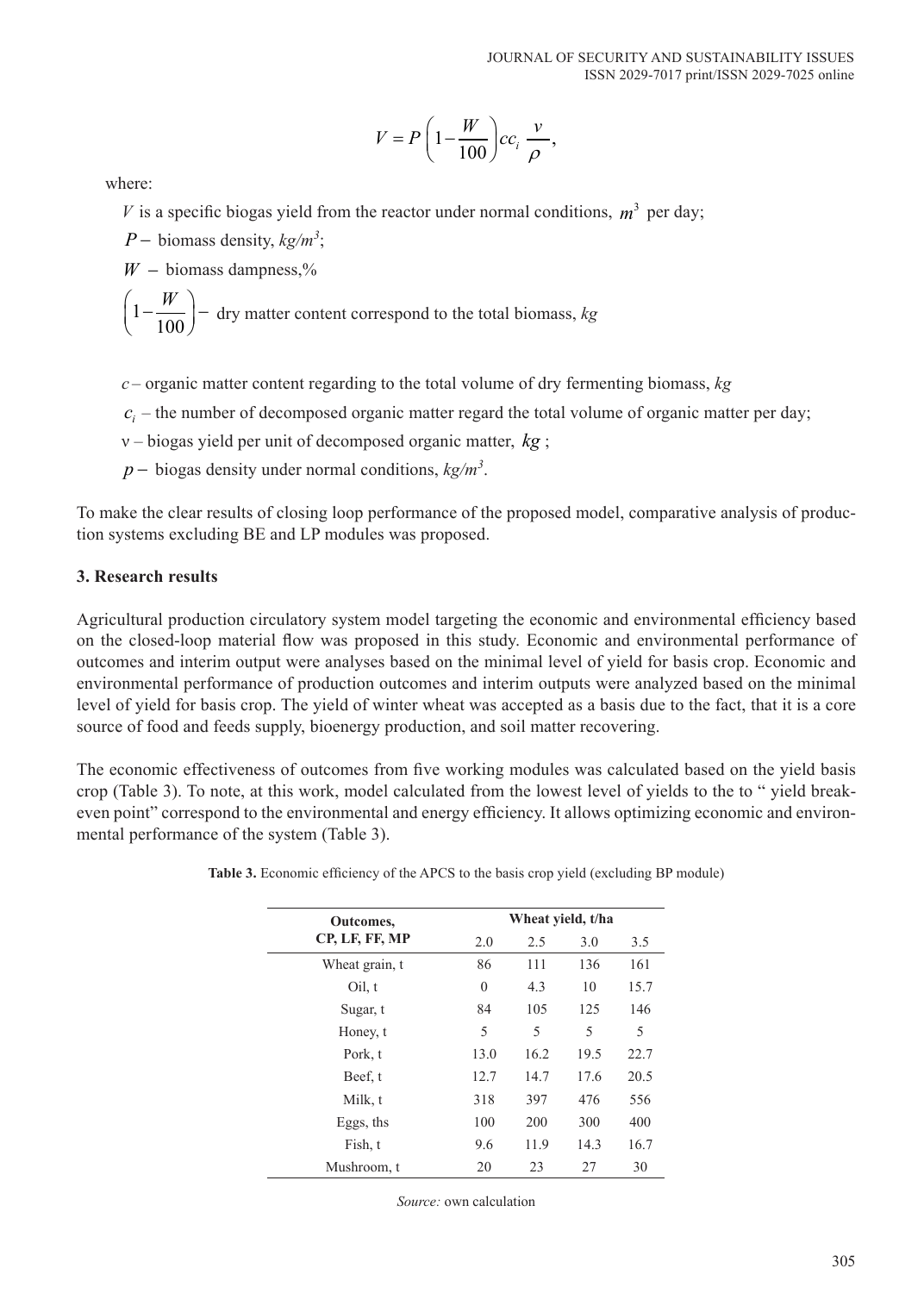Obviously, maximisation of basis crop yield leads to the economic efficiency maximisation of the systems with CP and LF modules. However, the profitability level of the system including BP module could be increased upper more than 51%. This is due to the use of own produced heat and electricity from biomass (Table 4).

| <b>Outcomes</b>                                     | Wheat yield, t/ha |      |      |      |  |  |  |
|-----------------------------------------------------|-------------------|------|------|------|--|--|--|
|                                                     | 2.0               | 2.5  | 3.0  | 3.5  |  |  |  |
| Heat                                                |                   |      |      |      |  |  |  |
| Production capacity, GJ                             | 1475              | 2063 | 2650 | 3238 |  |  |  |
| Consumption, GJ                                     | 1360              | 1400 | 1440 | 1480 |  |  |  |
| Covering, $\%$                                      | 109               | 147  | 184  | 219  |  |  |  |
| Electricity                                         |                   |      |      |      |  |  |  |
| Production capacity, ths. kWh                       | 44                | 54   | 65   | 75   |  |  |  |
| Production capacity including heat excess, ths. kWh | 83                | 248  | 413  | 578  |  |  |  |
| Consumption, ths. kWh                               | 1600              | 1988 | 2386 | 2783 |  |  |  |
| Covering, %                                         | 5                 | 12   | 17   | 21   |  |  |  |
| Biodiesel, t                                        | 21.7              | 23.1 | 23.1 | 23.1 |  |  |  |
| Bioethanol, t                                       | 4.8               | 4.8  | 4.8  | 4.8  |  |  |  |

**Table 4.** Economic efficiency of the APCS to the basis crop yield (including BP module)

*Source:* own calculation

The culculation results show, that APCS is able to meet own needs for heat at a wheat yield upper of 2 t per ha (Figure 2). At a higher yield of cereal, excess heat energy should be converted into electrical energy, while increasing the level of electricity supply. Biofuels production volumes are defined by current needs but also can be regulated due to economic efficiency. Producers are able to make a decision about wheat and rapeseed utilization according to current energy and agriculture market prices.



**Figure 2**. Energy supply ratio covering own production

Profitability of mushroom production can be within 10-18% in the overall structure of economic efficiency (depends on the market prices). Thus, it allows compensating compost production costs. Compost is a key component in achieving environmental sustainability through the SOM recovery. Utilization of 78 tons of straw allows producing 1 764 tons of compost. It requires 8% of total compost volume with the production of oyster mushroom (7 tons) and champignon mushrooms (20 tons) (Table 3). The rest 92% can be used to reaching soil organic matter balance  $\geq 0$  under the condition of wheat yield 3 t per hectare and higher.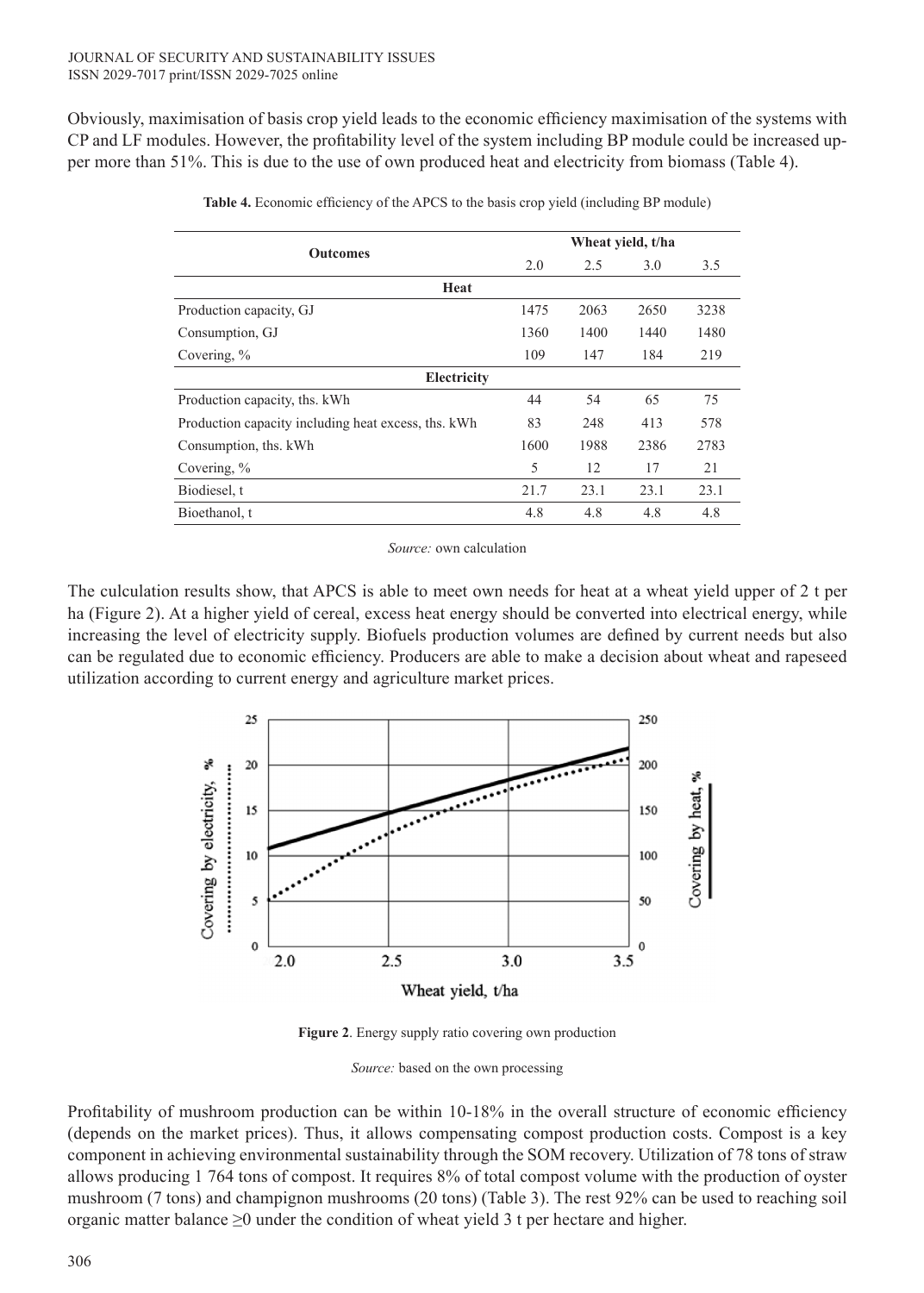| Wheat yield, t/ha |        |      |      |  |
|-------------------|--------|------|------|--|
| 2.0               | 2.5    | 3.0  | 3.5  |  |
| 1197              | 1481   | 1764 | 2048 |  |
| $-305$            | $-152$ | 0    | 152  |  |
|                   |        |      |      |  |

**Table 5.** Environmental efficiency of the APCS to the basis crop yield

*Source:* own calculation

However, comparative analyses provided results with the most efficient SOM balance match to the production system without BP module. In this case positive SOM balance can be achieved with wheat yield upper than 2.2 t per hectare (Figure 3).



**Figure 2**. SOM balance under the different production systems

*Source: based on the own processing*

Besides, it is impossible to achieve the positive SOM balance under the production system focused only on the crop production.

### **Conclusions**

Proposed APCS model provides the approach of agricultural production decision optimization towards sustainability.

Five productions modules based on the biotechnologies are able to maximize the economic efficiency of available biomass using waste utilization. At the same time, the bioconversion based on the mushroom production intensifies the process of soil matter recovery using waste from plants and animals.

However, mushrooms and substrate production capacity strongly correlate to the available crop residue. Therefore in each particular case, it is necessary to calculate their limiting production intensity regards to the accessible raw materials. Failure to comply with this requirement leads to SOM negative balance and a decrease in soil fertility.

Each element of the proposed production module can be adapted depending on the actual technical conditions, production capacity and market characteristics.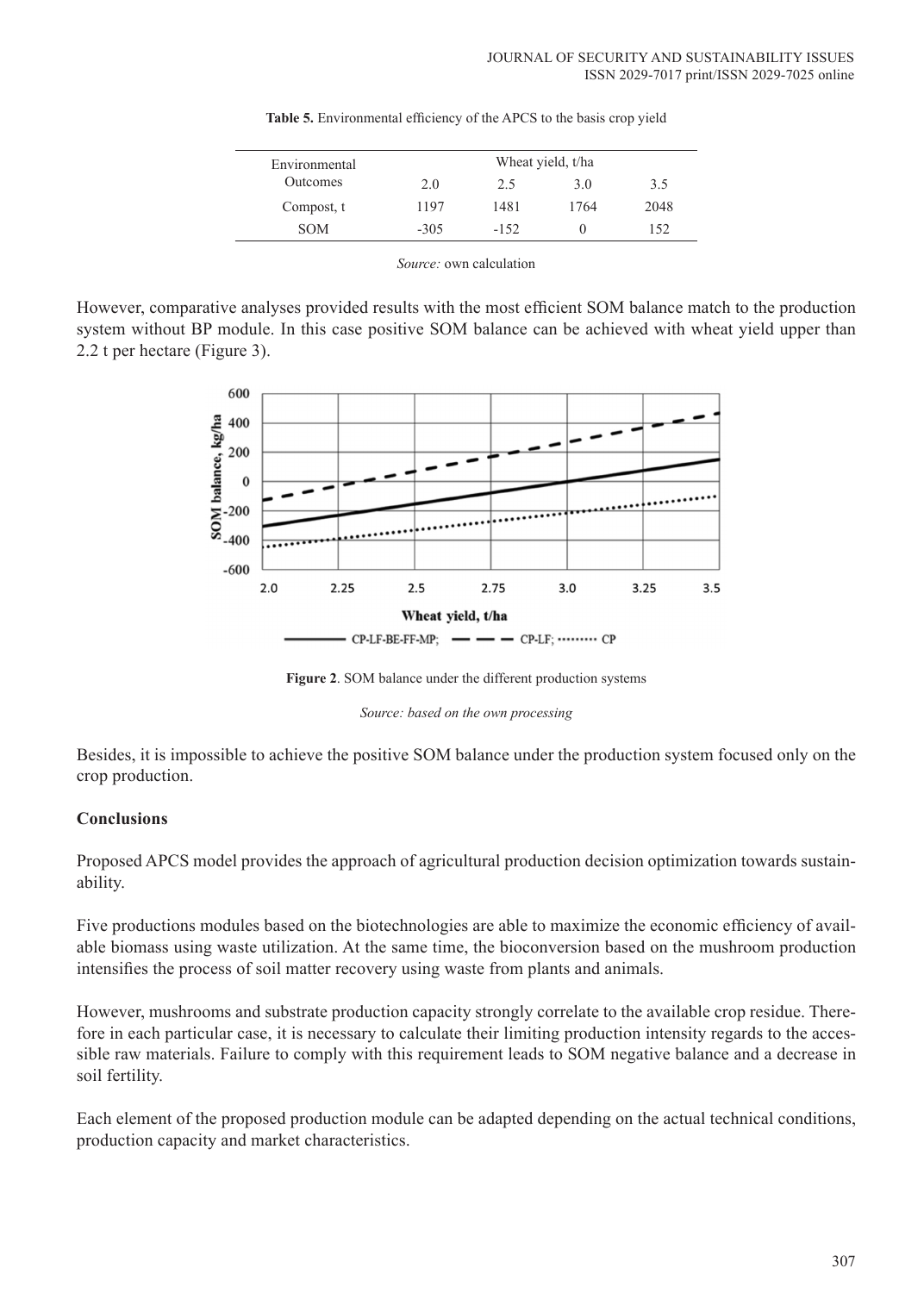We recognize here, proposed APCS model is the most suitable for implementation in the regions matching the Type 3<sup>1</sup> and 4<sup>2</sup> within the EU classification according to the extent bioeconomy profile. It's also possible to adopt it for the regions matching classification under Type  $5^3$  (EC, 2017).

### *Acknowledgement*

*This work was supported by AgroBioTech Research Centre built in accordance with the project Building "Agro-BioTech" Research Centre ITMS 26220220180.* 

#### **References**

Azimova, S. T.; Kizatova, M. Z.; Akhmetova, O. S.; Donchenko, L. V.; Admayeva, A. M. 2017. Towards food security through application of novel scientific findings, Journal of Security and Sustainability Issues 6(4); 719-728. https://doi.org/10.9770/jssi.2017.6.4(16)

Balitskiy, S.; Bilan, Y.; Strielkowski, W. 2014. Energy security and economic growth in the European Union, Journal of Security and Sustainability Issues 4(2):123-130. http://dx.doi.org/10.9770/jssi.2014.4.2(2)

Banasik, A.; Kanellopoulo, A.; Claasse, G.D..; Bloemhof-Ruwaard, J.M.; Van der Vorst, J.G. 2017. Closing loops in agricultural supply chains using multi-objective optimization: A case study of an industrial mushroom supply chain. International Journal of Production Economics 183: 409-420

Banasik, A.; Kanellopoulos, A.; Jacqueline, G.D.; Bloemhof-Ruwaard, M.; Van der Vorst, J.G. 2017. Closing loops in agricultural supply chains using multi-objective optimization: A case study of an industrial mushroom supply chain. International Journal of Production Economics 183(Part B): 409-420

Chodkowska-Miszczuk, J.; Szymańska, D. 2016. Agricultural biogas plants—A chance for diversification of agriculture in Poland. Renewable and Sustainable Energy Reviews 20: 514-518

Czyżewski, A.; Smędzik-Ambroży, K. 2015. Specialization and diversification of agricultural production in the light of sustainable development, Journal of International Studies 8(2): 63-73. http://dx.doi.org/10.14254/2071-8330.2015/8-2/6

Devochkin L.A. 1989. Champignon. Moskva. Agropromisdat. 1989. p. 175 ISBN 5-10-000598-X

Dobrovolskienė, N.; Tvaronavičienė, M.; Tamošiūnienė, R. 2017. Tackling projects on sustainability: a Lithuanian case study, Entrepreneurship and Sustainability Issues 4(4): 477-488. http://dx.doi.org/10.9770/jesi.2017.4.4(6)

EC, Bioeconomy Development in EU regions. 2017 Writen by Haarch S. Available on-line: https://ec.europa.eu/research/bioeconomy/ pdf/publications/bioeconomy\_development\_in\_eu\_regions.pdf

Gangadoo, S.; Stanley, D.; Hughes, R.J.; Moore, R.J.; Chapman, J. 2016. Nanoparticles in feed: Progress and prospects in poultry research. Trends in Food Science & Technology 58: 115-126

Karlsson, N. P.E.; Halila, F.; Mattsson, M.; Hoveskog, M. 2017. Success factors for agricultural biogas production in Sweden: A case study of business model innovation Journal of Cleaner Production 142: 2925-29

Kharlamova, G.; Nate, S.; Chernyak, O. 2016. Renewable energy and security for Ukraine: challenge or smart way?, Journal of International Studies 9(1): 88-115. http://dx.doi.org/10.14254/2071-8330.2016/9-1/7

Li, Q.; Jonh, F. 2016. Factors involved in the regulation of feed and energy intake of pigs. Animal Feed Science and Technology, Available online: http://www.sciencedirect.com/science/article/pii/S0377840116300013

Makartsev, N.G. 2012. Livestock feeding. Text book. Therd edition. Caluga, Noosphera. 120-152. p. 641 ISBN 978-5-905856-01-3. https://fermer.ru/files/v2/forum/225013/10255682.pdf

Miller-Cushon, E.K.; De Vries, T.J. 2017. Feed sorting in dairy cattle: Causes, consequences, and management. Journal of Dairy Science 100(5): 4172-4183

<sup>&</sup>lt;sup>1</sup> Type 3: Regions with a primary value chain bioeconomy profile (incipient)

<sup>&</sup>lt;sup>2</sup> Type 4: Region with a primary value chain bioeconomy profile (advanced)

 $3$  Type 5. Regions with industrial biotech profile